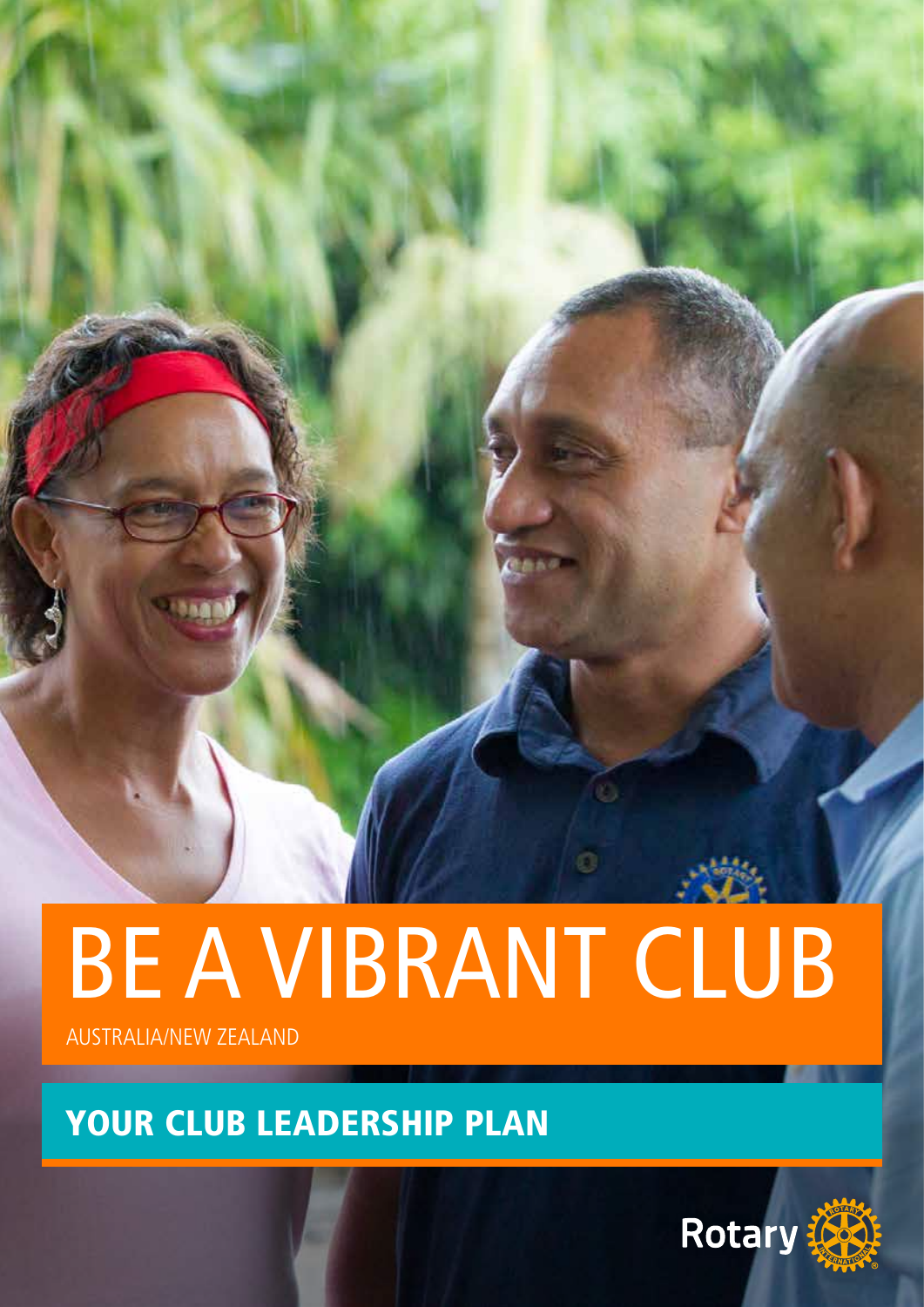

## MEET OUR VIBRANT CLUB

While preparing for a membership campaign for an existing club, District 9520 was instead presented with a bold opportunity to form a new Rotary club in the Seaford suburb of Adelaide, South Australia, the first in 10 years for the district.

With membership declining in the region, our chance for survival seemed slim. Despite the uncertainty, a vision of a contemporary Rotary gave way to the formation of the Rotary Club of Seaford. We were optimistic that the right communication and public image plan could drive change to attract those who can commit to our cause.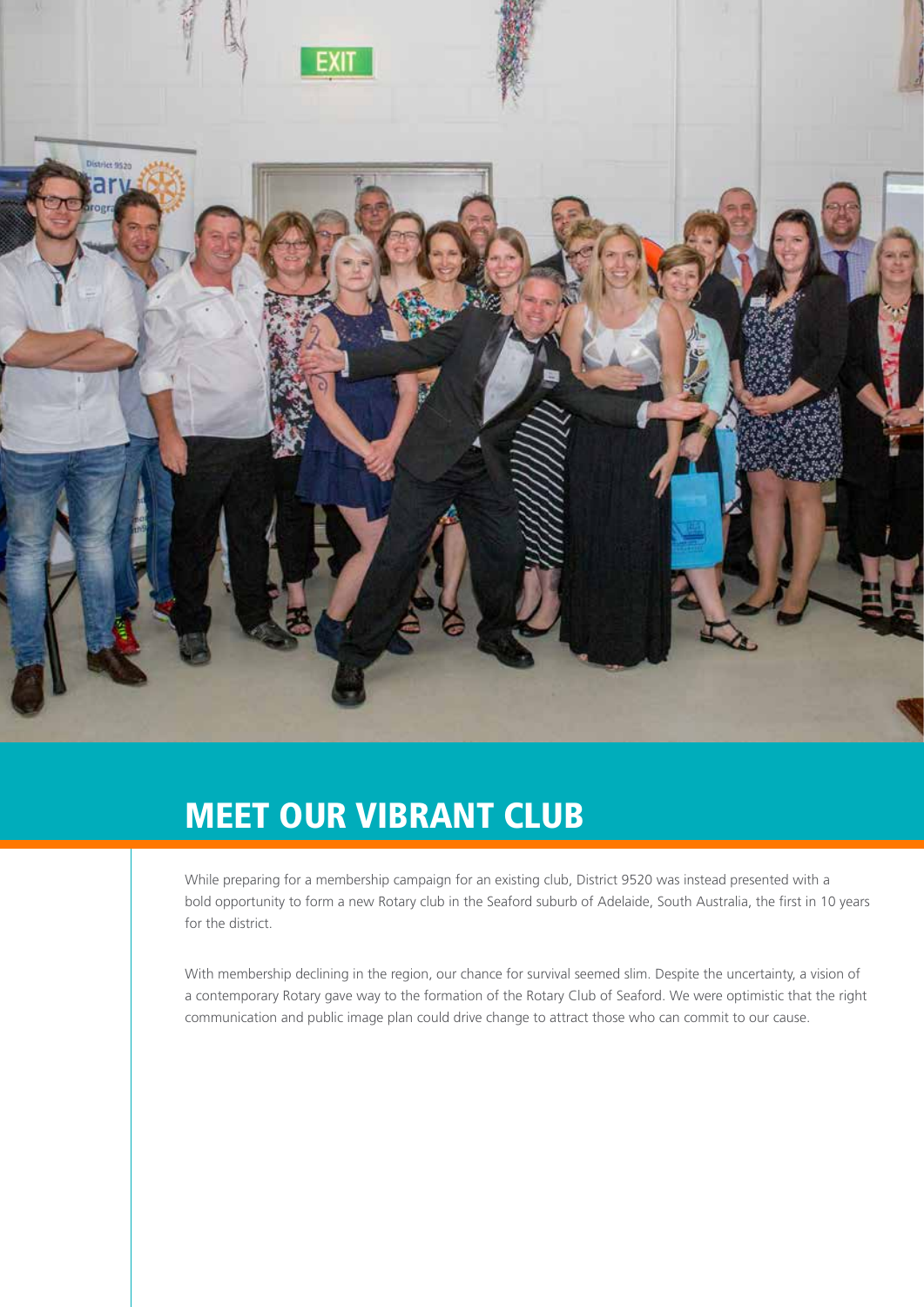### HOW WE DID IT

#### **We were visible in our community.**

We met with local and state government representatives to share our plans. These meetings yielded some good contacts and ideas. We advertised an interest meeting in the local community newspaper and via mail-outs to local businesses. We also established an online presence to give non-Rotarians a peek at what Rotary is all about. As a result, around 12-15 people attended the interest meeting. Of that number, eight joined to help us get our club off the ground. Eighteen months after our first interest meeting, we chartered with 21 members and inducted two more within the following weeks.

#### **We focused on fellowship and service.**

We adopted Council on Legislation changes that allow for two meetings a month. This helped us set the tone of how we operate our club. Meetings are held on different days at various locations, some in members' homes. Meals are mostly optional. This brings down the cost of being a Rotarian. Guest speakers are the exception, not the rule. Meetings are now more productive, since members engage in conversations about planned activities and projects. There are also no songs, fines, raffles, prayers, toasts, flags or presidential collars.

#### **We were intentional in branding our club.**

Because our campaigns and projects showed our enthusiasm for fellowship and community service, we attracted community leaders and influencers. They responded, because joining our club provided them several ways to make meaningful contributions to their community and connect them with service-oriented people.

We learned many valuable lessons in forming our club. Perhaps the most important lesson is that rather than emphasize how we promote Rotary to attract new members, we should promote why Rotary can be an important partner in helping build the communities we serve.